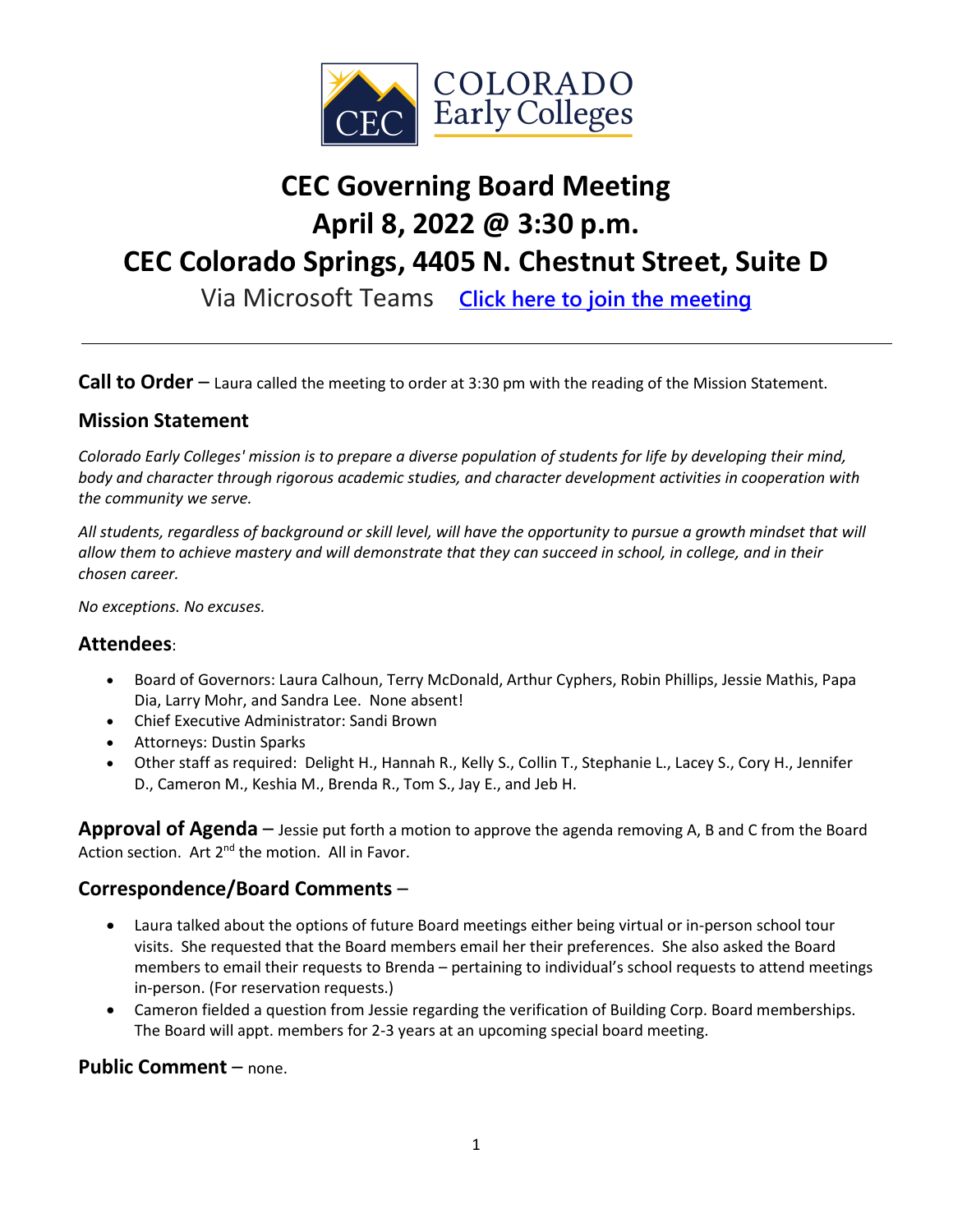The Board welcomes Public Comment. Please keep comments to 3 minutes or less per person. Should you have questions, please submit prior to the Board meeting to [laura.calhoun@coloradoearlycolleges.org.](mailto:laura.calhoun@coloradoearlycolleges.org) The Board will respond to your questions via email.

## **Administration Report**

- Preliminary Graduation Statistics Sandi and Brenda put together a visual report for the Board to see the total number of graduates with either a 2-year degree or certificate. The average graduation rate with these credentials has reached 98.5% across the network. This is the 15<sup>th</sup> year since CEC was founded and a great milestone to celebrate!
- MDOL Application submitted last Thursday to the state. CSI has been a great partner in this process should hear State Board of Education approval (or not) by June.
- 2022 Graduation/Promotion Ceremonies
	- o List of dates/time/locations emailed to Board members March 16
	- o Let Brenda know if plans change

## **Finance – Cameron Mascoll**

• Bond Update – We have a tentative date to close the end of April. We got our rating score back – BA1 level, a strong level. We are working with our current Bond holder to see what rates could be offer.

## **Other Business**

- Remainder of 2021-22 Board Meetings virtual or in-person. The Board agreed to do them virtual.
- 2022-23 CEC Governing Board Officers
	- $\circ$  Current Candidates please contact Laura within the next week if you'd like to be considered for one of these positions:
		- **President Laura C.**
		- **Vice President Terry M.**
		- Secretary Robin P.
		- $\blacksquare$  Treasurer Art C.
	- o Elections will be held at the May 13, 2022 Board meeting
- Board Members With Terms Expiring May 2022
	- o Laura Calhoun
	- o Jessie Mathis
	- o Papa Dia
	- o Elections will be held at the May 13, 2022 Board meeting
- Debrief on Data Dashboard and Unified Improvement Plan Trainings Presented by Cory Harbor and Jennifer Daugherty in Support of CCSP Grants
	- $\circ$  Data Dashboards presentation given by Jennifer including how dashboards are:
		- Snapshots of school, and how we can represent school data in different ways.
		- Used as a communication tool for how school is operating, including key performance indicators from strategic plan, such as graduation data. How to make data easy to read for stakeholders. (Using pie charts, bar charts, etc…)
		- Look at end goal and progress towards that goal such as Graduation, Grant and Finance Goals
		- What questions does the Board want answered? What Data is necessary, and what format is best for Board?
	- o UIP Training presented by Cory H.:
		- UIP was introduced in 2009, a requirement for each Colorado school
		- **UIP Planning Process: Gather and organize data, review current performance (progress,** such as with a CARS report) and trends (State averages, positive and negative